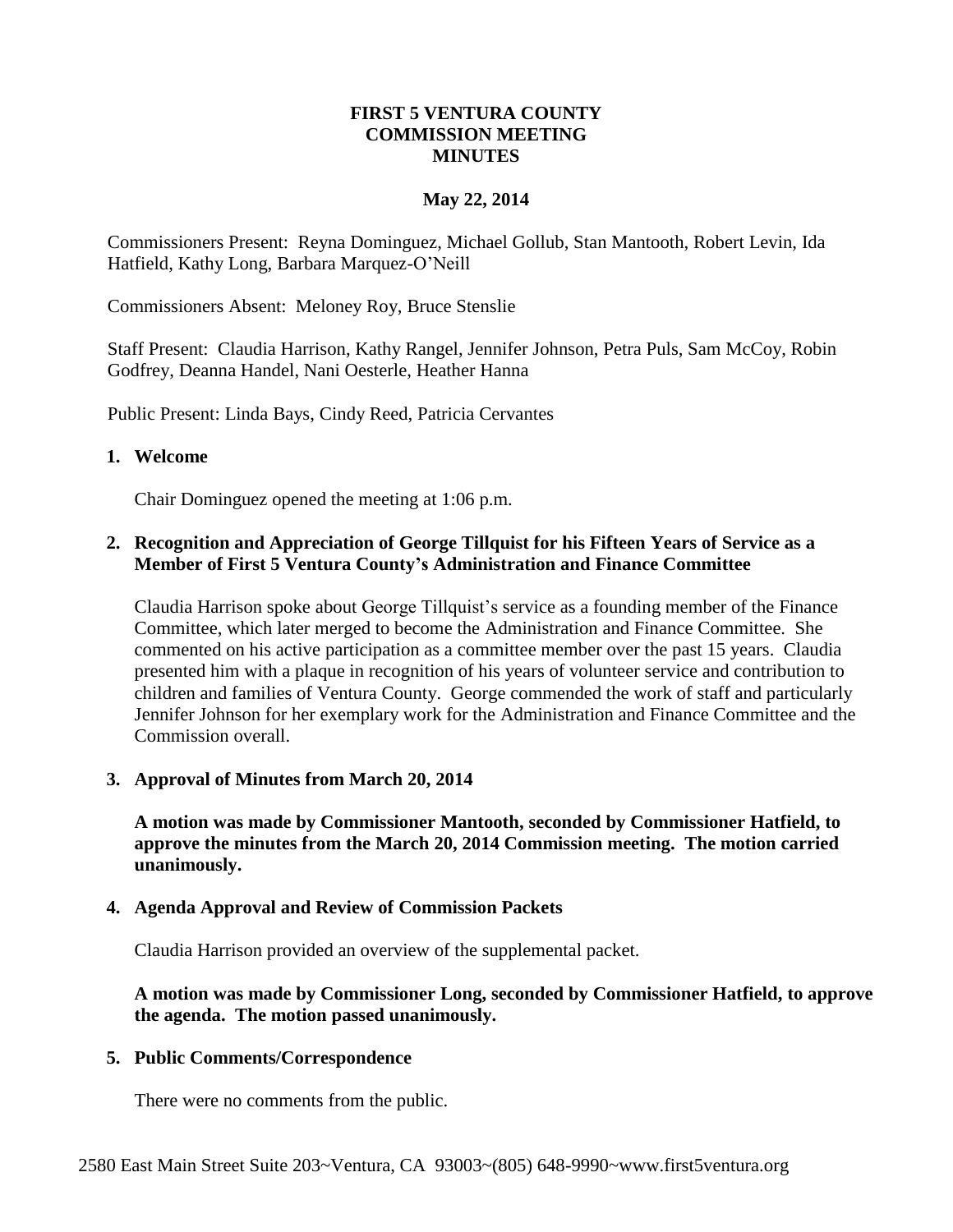First 5 Ventura County Minutes – May 22, 2014 Page **2** of **8**

### **6. Presentation: Highlights of Santa Clara Valley Neighborhood for Learning (NfL) Programming**

Claudia Harrison introduced Patricia Cervantes, Director of the Santa Clara Valley Neighborhood for Learning (NfL), to present programming highlights. Claudia the challenges the NfL has continuously faced due to the high needs in the area and the geographic size of the Santa Clara Valley. Patricia's presentation mapped the NfL programming to the Five Protective Factors. She highlighted preschool programs and the nationally recognized Abriendo Puertas (Opening Doors) program for Latino families which is based on the culture of Latino storytelling. She discussed "Motherread/Fatherread" and how the NfL provides concrete support in times of need through partnerships with FoodShare, CalFresh, and the United Way of Los Angeles for utility assistance.

Commissioner Levin asked about the need for preschool slots in the area. Patricia stated that approximately 78% of state preschool-eligible children do not have a preschool to attend and that the lack of facilities is a major issue in the area. Commissioner Hatfield asked which area of the 5 Protective Factors is the weakest. Patricia stated that they need support for the *Parents are Resilient* component. Commissioner Marquez-O'Neill thanked the NfL staff for the cultural relevancy in the curriculum.

## **CONSENT AGENDA**

- **7. Receive and File the First 5 Ventura County Financial Reports as of March 31, 2014**
- **8. Recommendation to Amend Conflict of Interest Code for the Children and Families First Commission of Ventura County for Designated Positions and Disclosure Categories**
- **9. Recommendation to Grant Authority to the Executive Director to Enter into a Contract with Persimmony for a Program Management and Evaluation Software System**

**A motion was made by Commissioner Long, seconded by Commissioner Mantooth, to approve the consent agenda. The motion passed unanimously.**

## **REGULAR AGENDA**

### **10. Report of Committees**

### **a. Administration and Finance Committee**

(1.) Recommendation to adopt proposed budget for Fiscal Year 2014-15

Commissioner Mantooth provided an overview of the Administration and Finance Committee meeting. He stated that since there was not a quorum of membership, the information presented today reflects a consensus of the members present. He introduced Jennifer Johnson to present the recommendation.

Jennifer Johnson provided an overview of the proposed budget of \$13.4 million for the operating fund with the Community Investment Loan Fund at \$1.06 million. She explained that the proposed revenues include projected Prop 10 tax distributions of \$7.1 million, with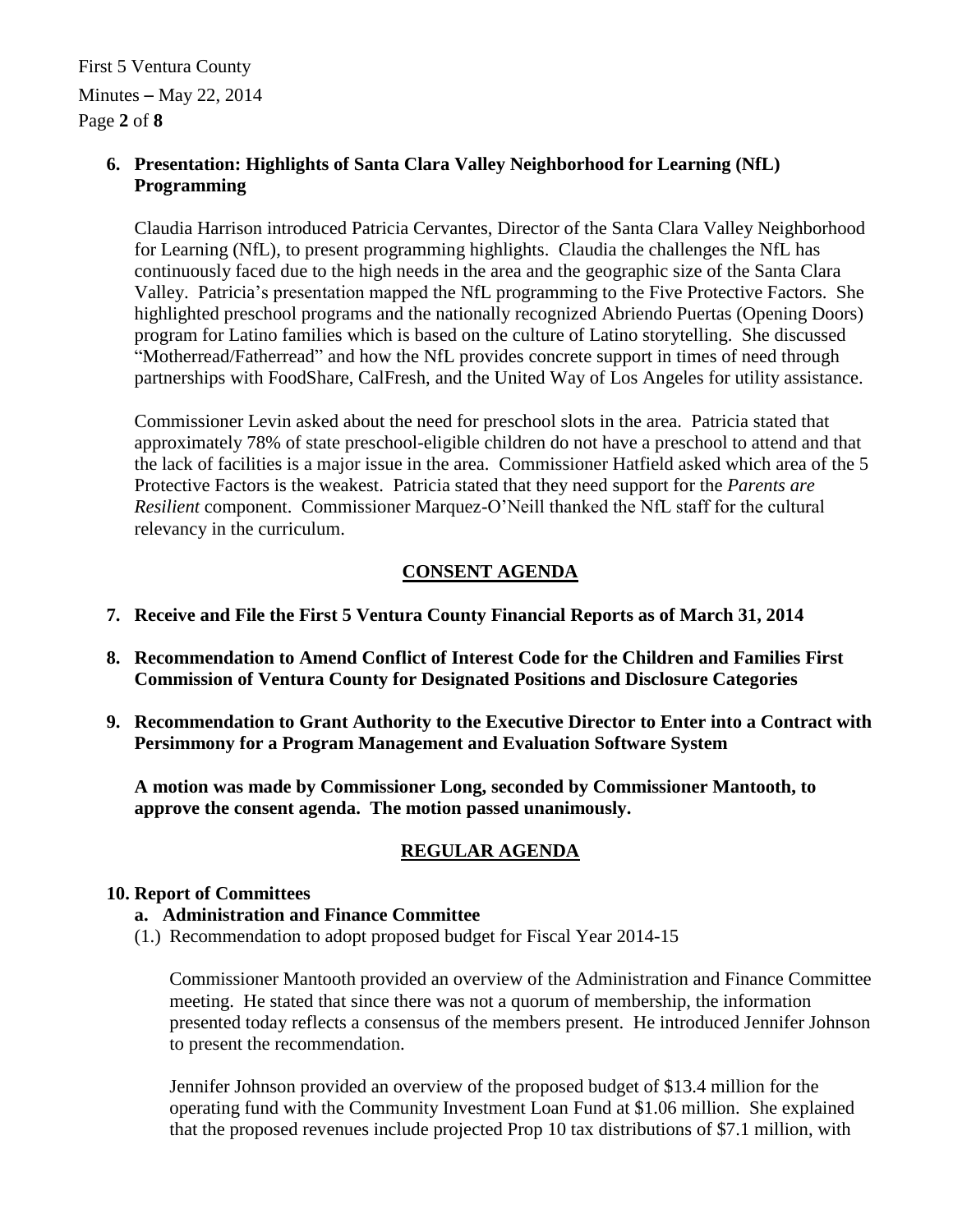First 5 Ventura County Minutes – May 22, 2014 Page **3** of **8**

> \$2.25 million in state and federal leveraged funds for preschool quality and workforce development, and just under \$26,000 leveraged for obesity prevention efforts. She added that it is anticipated that \$4.2 million of funds set aside from prior year distributions will be used in FY 2014-15 to fund activities. She reminded the Commission that this is the first year that the Commission will tap into the Sustainability Fund. She noted the Prop 10 tax distribution is based on an estimated 4% decrease to the FY 2013-14 forecast. She discussed the budget for the Community Investment Loan Fund and stated that the budget includes loan disbursements of \$1.035 million for FY 2014-15.

Jennifer noted the projected administrative rate for the overall FY 2014-15 budget is 4.7%. She reviewed the proposed Administration budget and highlighted changes to the budget assumptions. She noted that both the Administrative and Program Management budgets reflect updates for services and supplies based on rate increases, historical usage, and anticipated need. In terms of the Administration budget, the overall change is just 1% (\$7,000) higher from the prior year budget.

Jennifer presented the budgets for: Program Management; Equipment; Result-Based Accountability (RBA); and, Communications, Education and Development. She noted that the Program Management budget amount is \$30,000 less than last year. She indicated that in the Equipment budget area, staff is proposing a budget of \$8,500 for computers and printers along with some additional resources budgeted for furniture and office equipment. She highlighted that the proposed budget for RBA is \$35,000 less than last year due to the new vendor for the data evaluation system, with a total RBA proposed budget of \$295,000. She reviewed the Communications, Education and Development budget, explaining that this reflects the allocations for Community Outreach & Education, Resource Development, and First 5's Obesity Prevention efforts. She stated that the budget also reflects the use of approximately \$25,000 in leveraged dollars for Obesity Prevention efforts.

She concluded her review and stated that the Commission is required to present the proposed budget for review and input to the County Board of Supervisors and the Community Commission of Ventura County and would be brought back to the Commission for final approval at the June meeting.

Commissioner Mantooth commented that the proposed budget is conservative, sound and spends money with vision and mission in mind.

### **A motion was made by Commissioner Mantooth, seconded by Commissioner Hatfield, to approve the budgets for Fiscal Year 2014-15. The motion passed unanimously.**

(2.) Recommendation to maintain targeted administrative cap at 5.5% of total operating budget for FY 2014-15

Jennifer Johnson explained that County Commissions are required to adopt a policy establishing a limit on the percentage of the Commission's operating budget that may be spent on administrative functions. She mentioned that the Commission has always had a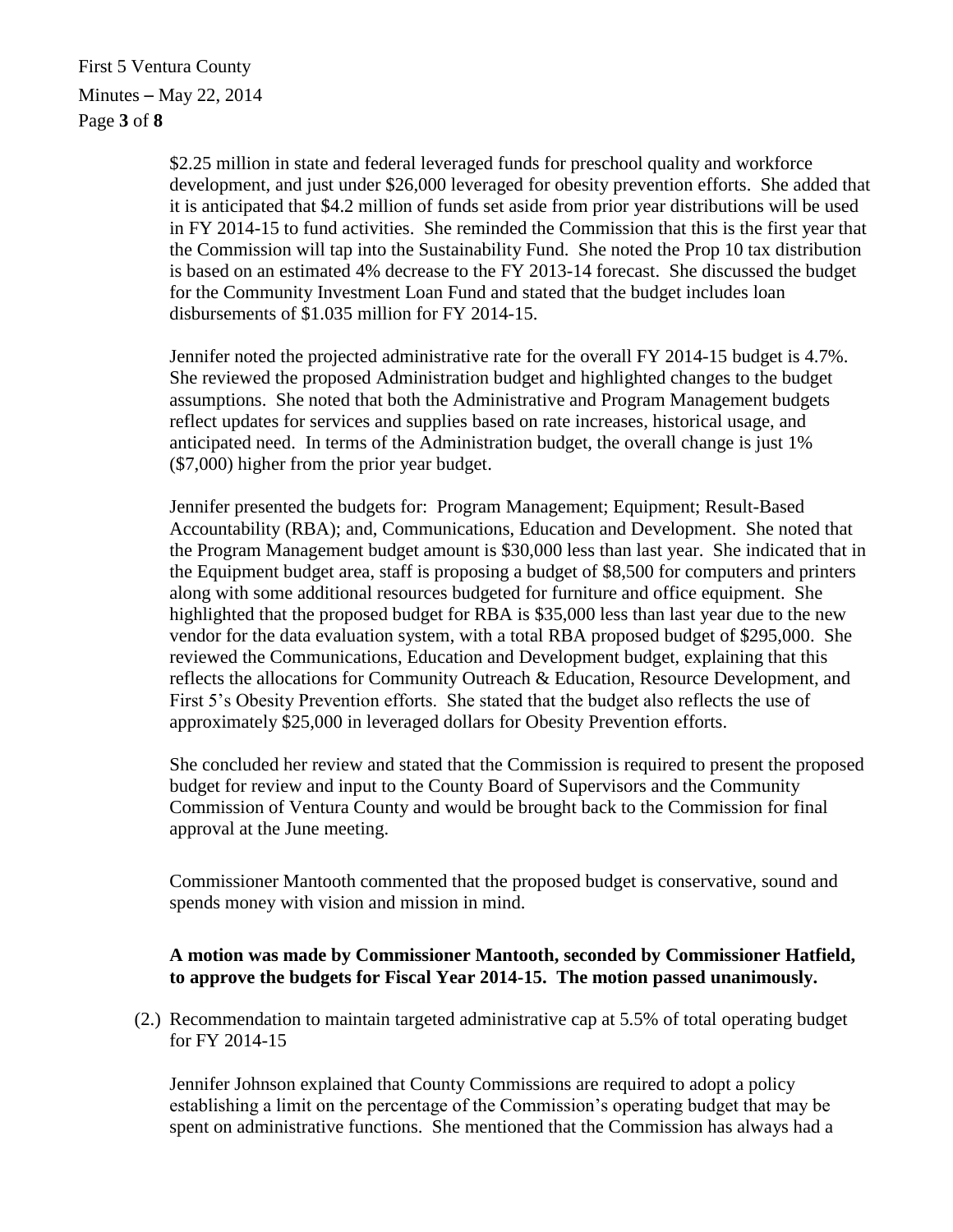First 5 Ventura County Minutes – May 22, 2014 Page **4** of **8**

> targeted cap on administrative expenditures which is set on an annual basis. She stated that the recommendation for FY 2014-15 is to maintain the targeted administrative cap at 5.5% of the total operating budget which is inclusive of the Operating Fund and the Community Investment Loan Fund.

Commissioner Mantooth commented that administrative expenses have been consistently below 5.5%.

**A motion was made by Commissioner Gollub, seconded by Commissioner Hatfield, to maintain the targeted administrative cap at 5.5% of the total operating budget for Fiscal Year 2014-15. The motion passed unanimously.**

(3.) Recommendation to approve updated financial plan for FY 2011-16, in compliance with Health and Safety Code Section 130151

Jennifer Johnson updated the Commission on the revised figures based on the FY 2013-14 forecast, with expenditures projected to come in at 93% of budget. She stated that the plan forecast for FY 2013-14 Prop 10 revenues is a 6.5% reduction, slightly lower than budgeted, due to a decrease in Ventura's proportional share of statewide births. Prop 10 distributions for FY 2014-15 and beyond use an estimated 4% rate of decline per year. She highlighted that under the current 5 year plan, \$6.3 million dollars are estimated to be leveraged from external funders. She reported that the proposed plan reduces total funding dollars over 5 years from the \$62.6 million target to \$61.8 million, with projected unspent funds from FY 2013-14 reserved for the next funding cycle. She noted that the plan begins to draw off the Sustainability Fund in FY 2014-15 to sustain program funding levels, as previously planned, and maintains 6 months of operating dollars in the operating fund balance. She indicated the plan maintains a Community Investment Loan Fund at \$1,300,000 for revolving loans. She ended her overview stating that the plan also includes reserves of up to \$10,000 for infrastructure types of investments.

**A motion was made by Commission Hatfield, seconded by Commissioner Mantooth, to approve the updated financial plan for FY 2011-16, in compliance with Health and Safety Code Section 130151. The motion passed unanimously.**

## **b. Health Committee – Commissioner Gollub and Commissioner Dominguez**

(1.) Progress Report

Commissioner Gollub provided an overview of the Health Committee meeting in March. He reported that the Committee reviewed specific breastfeeding language to incorporate in the NfL Nutrition and Physical Activity guidelines and related materials. They recommended language that balanced an emphasis on the importance of breastfeeding with respect for a mother's choice, while also ensuring alliance with American Academy of Pediatrics (AAP) and World Health Organization (WHO) recommendations. He highlighted a presentation on Ventura County Public Health's strategic approach to nutrition education at NfL sites, to help the Committee gain a better understanding of existing nutrition education in order to utilize limited resources effectively in the targeted gap areas. He highlighted discussions on the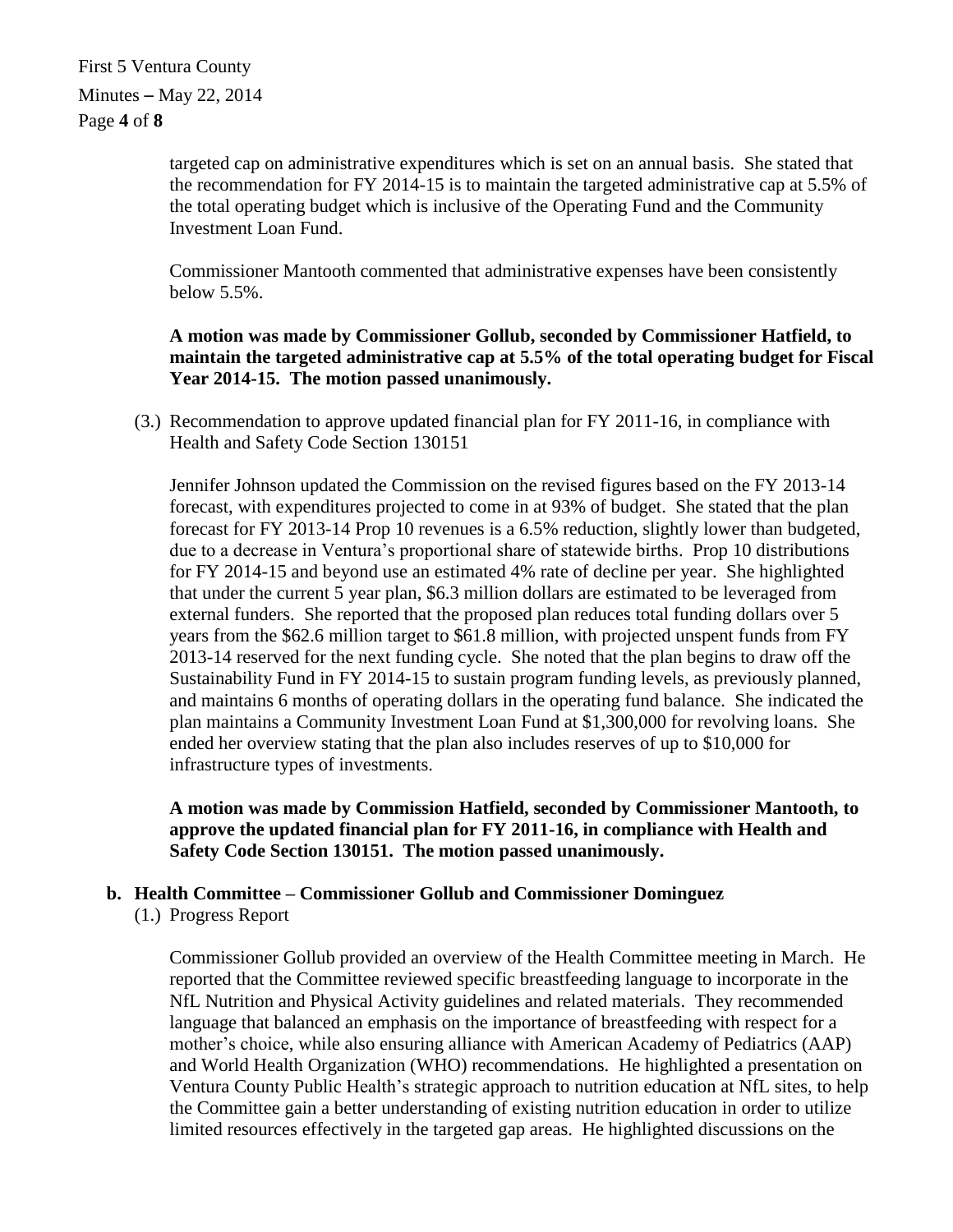First 5 Ventura County Minutes – May 22, 2014 Page **5** of **8**

> importance of prenatal outreach and reviewed a recommendation by the Committee to increase collaboration and expand First 5's reach to expectant families.

### **11. Recommendation to Approve Revised FY 2014-15 Funding Allocation for Ventura County Office of Education (VCOE) for Quality Rating and Improvement System (QRIS)**

Petra Puls stated that in December 2013, the Commission approved a FY 2014-15 program funding allocation for VCOE of \$1,580,000. Since then, the Commission has received up to \$798,350 in supplemental RTT ELC funds to support an additional 36 licensed early learning program sites and to mentor other non-RTT ELC counties. She added that up to \$648,350 of the supplemental funds will be utilized between July 1, 2014 and December 31, 2015 to support the increased number of QRIS sites and the remaining \$150,000 in RTT ELC supplemental funds are proposed to support the development of the Help Me Grow model.

**A motion was made by Commissioner Hatfield, seconded by Commissioner Gollub, to approve a revised FY 2014-15 allocation for the Ventura County Office of Education for implementing the QRIS Program. The recommended action would also grant authority to the Executive Director to enter into a contract with the Ventura County Office of Education, from July 1, 2014 through June 30, 2015, in an amount not to exceed \$1,846,397. No new allocation of funds would be required as the increase is supported by Race to the Top Early Learning Challenge Grant supplemental funds. The motion carried with Commissioner Mantooth and Commissioner Dominguez abstaining.**

## **12. Recommendation to grant authority to Executive Director to Continue Contract with Economic Development Collaborative - Ventura County to Manage and Implement the Community Investment Loan Fund**

Petra Puls stated that in July 2009, the Commission selected the Economic Development Collaborative of Ventura County (EDC-VC) as the implementation partner for the Community Investment Loan Fund (CILF). The Commission also approved loan terms and guidelines, including short-term planning and construction loans, and longer-term amortizing loans. She reported that the administrative costs associated with managing and implementing the Community Investment Loan Fund for FY 2014-15 are projected to be \$26,140, anticipated interest earnings from the CILF projected to offset these administrative costs. She stated that staff expects that two loans totaling approximately \$400,000 to be issued within the next few months, pending CILF loan board approval. She concluded her overview, noting that if any new loans are issued prior to June 30, 2014, the total amount available for loans for FY 2014-15 would be reduced accordingly.

**A motion was made by Commissioner Levin, seconded by Commissioner Mantooth, to grant authority to the Executive Director to continue to contract with the Economic Development Collaborative - Ventura County (EDC-VC) to administer and implement the Community Investment Loan Fund for FY 2014-15, in an amount not to exceed \$1,061,772. The contract amount would provide funds for EDC-VC to issue up to \$1,035,632 in loans to eligible Community Investment Loan Fund applicants under the previously approved loan guidelines and no new allocations would be required. The motion carried with Commissioner Long abstaining.**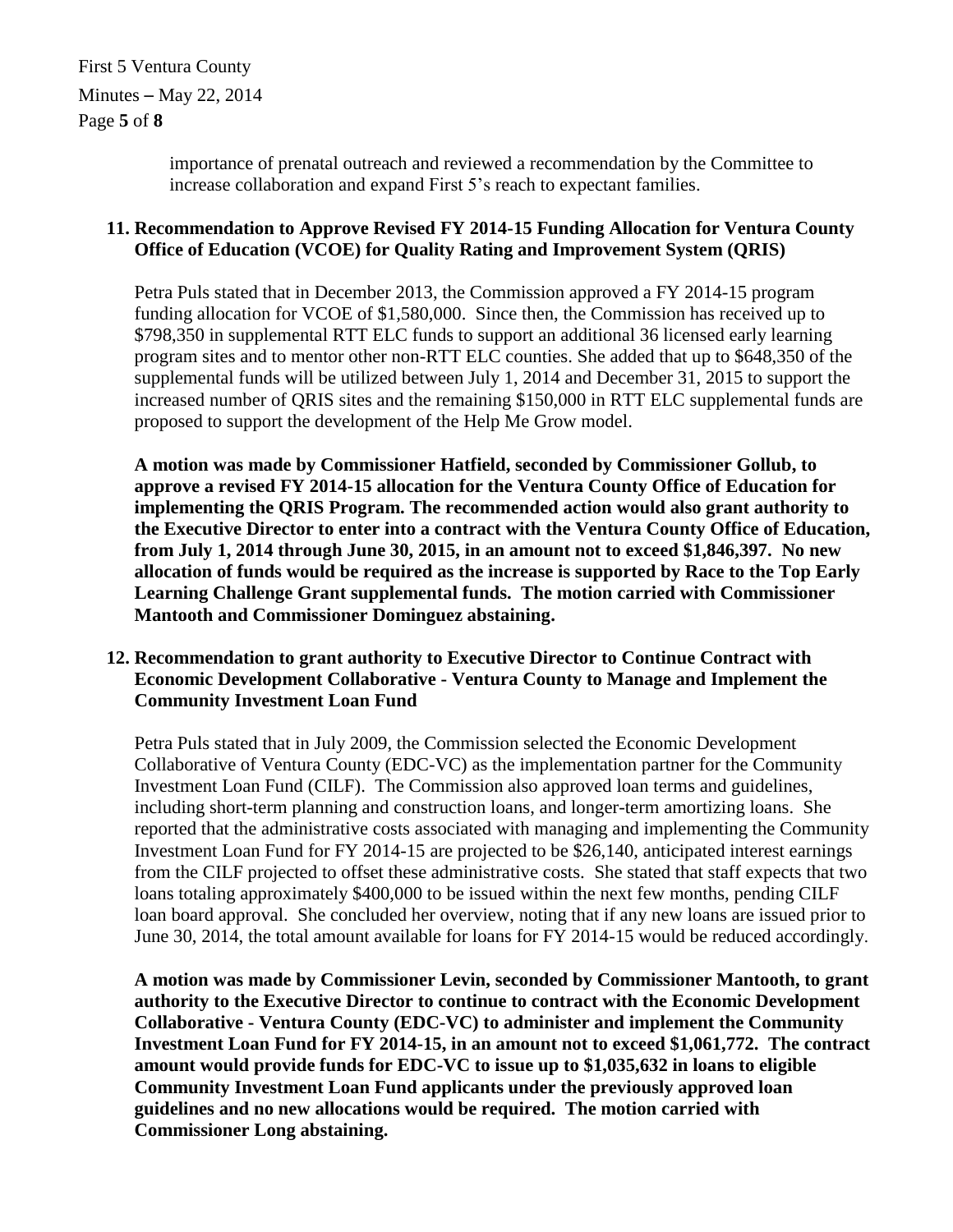First 5 Ventura County Minutes – May 22, 2014 Page **6** of **8**

# **13. Recommendation to Release Request for Qualifications for Supporting the Development of Help Me Grow**

Petra Puls remarked that the Commission has long made past investments to advance developmental screenings in numerous settings and to assure appropriate follow-up for children. She noted that the developmental screening collaborative in Ventura County was recently recognized as a national Help Me Grow site. She stated that as a Race to the Top – Early Learning Challenge grant (RTT-ELC) county, First 5 Ventura County has been working with its partners to implement developmental screenings in early care and education settings (ECE). Supplemental funding from the RTT-ELC grant has provided an opportunity to further build a system for screenings in the early care and education community using the Help Me Grow model. She stated that the RfQ would identify an implementation partner to build upon the current efforts and put systems in place to achieve sustainability beyond the Race to the Top funding. She walked the Commission through the RfQ and reviewed the key points. She reviewed the timelines, indicating that staff hopes to bring forth a recommendation in June.

Commissioner Mantooth asked how staff plans to communicate the release of the RfQ. Petra stated that along with the legal notice in the local newspaper, staff will reach out to funded partners, the developmental screening collaborative, and will utilize our website and various social media. Commissioner Gollub commented that most developmental issues result from fetal insults during the prenatal stage which is why the Health Committee is focusing their efforts towards prenatal screenings and follow-up.

**A motion was made by Commissioner Hatfield, seconded by Commissioner Marquez-O'Neill, to grant authority to the Executive Director to release a Request for Qualifications for supporting the Help Me Grow model by building systems, communications, and infrastructure necessary to advance developmental screenings and follow-up. The total funds available to implement Help Me Grow is \$150,000 for July 1, 2014 through December 31, 2015. No new allocation of funds would be required as the increase is supported by Race to the Top Early Learning Challenge Grant supplemental funds. The motion passed unanimously.**

### **14. Strategic Planning Discussion**

Claudia Harrison reviewed the elements of the current strategic plan and the information used in the past to inform the process. Claudia noted that generally the Commission's new strategic plan has been adopted one year prior to the completion of the current funding cycle in order for programs to have some notice if funding is discontinued in the next plan. She stated that the timelines also need to include time for a public input process and presentations to the Board of Supervisors and the Community Commission of Ventura County prior to final adoption.

Claudia reviewed several considerations for the current process, including current successes and challenges, as evaluation of new best practices, changing current needs and sustainability. Claudia reviewed past information sources, such as: literature reviews, subject matter experts, focus groups, web based surveys along with annual evaluation reports, annual reports to the State and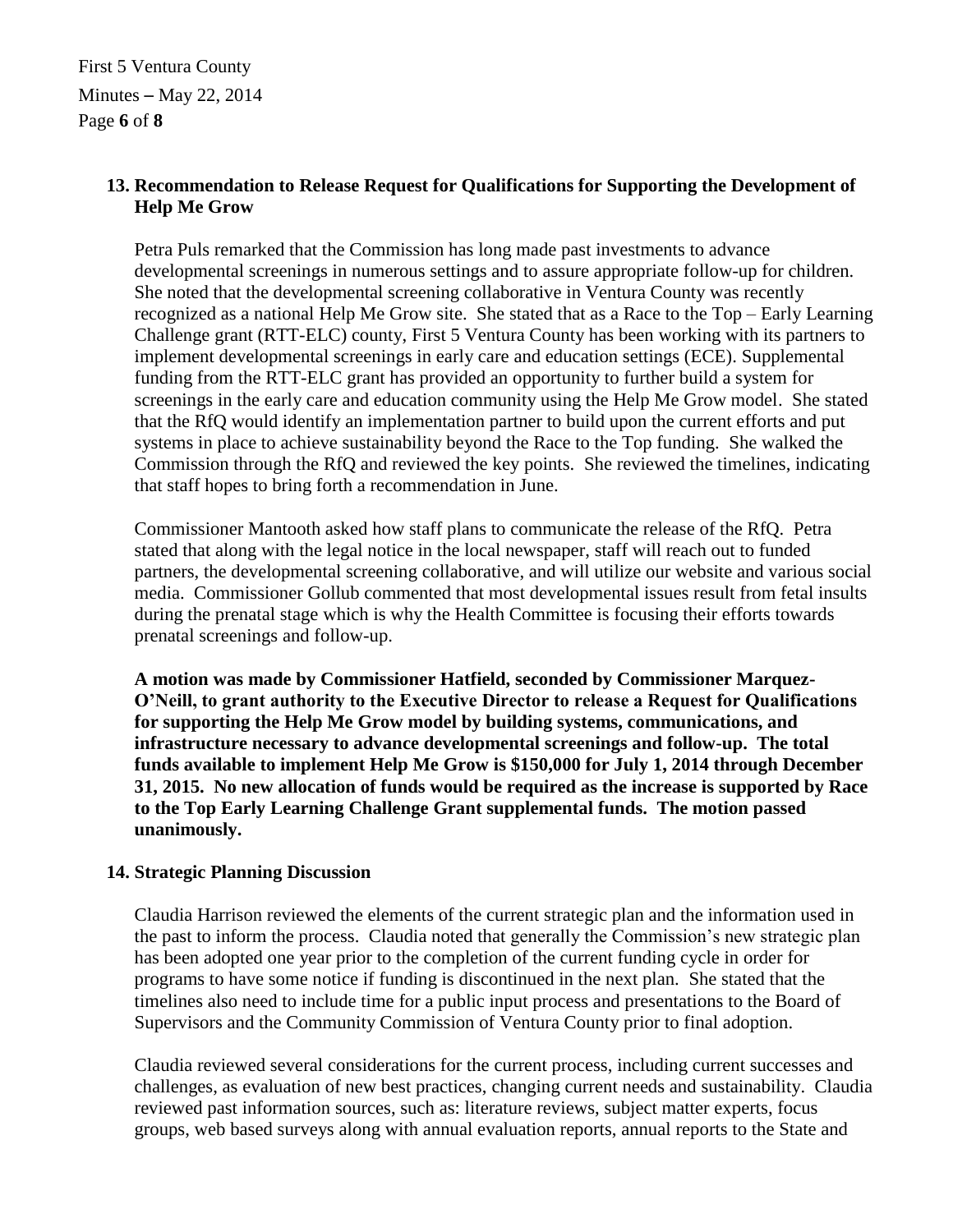First 5 Ventura County Minutes – May 22, 2014 Page **7** of **8**

> financial data. She discussed the role of staff and considerations for an outside facilitator. She finished her discussion and asked for input from the Commission.

Commissioner Gollub suggested that staff research whether we are focusing enough on prevention versus future treatment and whether our parents are being educated with the most current information. Commissioner Mantooth asked about the process to adjust a plan and build in flexibility. Claudia stated that the philosophy has always been that the plan is a work in progress and noted the statutory requirement to review annually, which provides an opportunity to regularly revisit the plan.

Commissioner Levin asked staff to look at the growing trend of non-immunizations and suggested setting a goal of 100% immunizations in Ventura County. Commissioner Hatfield commented on taking some time to reflect on current practices including what would we do differently for our funded partners. Commissioner Mantooth asked to identify areas of highest priority if a time arises when funds greatly diminish. Commissioner Long suggested conducting a type of 360 degree feedback with the funded partners and that we should also give some consideration to an outside facilitator. Commissioner Levin commented on exploring ideas to increase preschool slots in the county.

Chair Dominguez commented that the literature review conducted during the last planning process was very thorough and should only be updated if found necessary. Commissioner Marquez-O'Neill commented that she would like to see the Commission take a lead in trauma-informed care and looking at levers for change. Commissioner Hatfield suggested we view the process through the lens of the 5 Protective Factors. Chair Dominguez commented on looking at the type of bilingual curriculums, teacher-child ratios, and income thresholds in preschool programs. Commissioner Marquez-O'Neill stated that she would like a look at language justice and to make sure that we incorporate sign language. There was discussion amongst the Commissioners regarding the use of outside facilitators. Claudia suggested that staff can look at a hybrid model with a facilitator being used for certain parts of the process.

### **15. Report from Executive Director**

Claudia Harrison referred to her written report and provided a staffing update, introducing Sam McCoy as a new program manager and Nani Oesterle, promoted to a part-time program manager position. She reported that John Anderson has transitioned into a new position as Operations Manager. She highlighted activities at local Neighborhoods for Learning and provided an overview of Countywide Strategies. She highlighted progress with the Preschool Quality Rating and Improvement System (QRIS), reporting that nearly 140 teachers have completed intensive training and coaching sessions over the past two years and an additional 8 individuals in Ventura County will complete the requirements for becoming certified Teaching Pyramid trainers and coaches. In the area of Obesity Prevention, Claudia reported on the Certified Lactation Counselor (CLC) trainings, the Hospital Breastfeeding Consortium convenings, Ventura Avenue HEAL Zone Grant, and the kick-off of the Good for Kids Restaurant Week in Oxnard. Claudia commented on the 5<sup>th</sup> Born Learning Trail to be installed in June in Santa Paula. She highlighted the success of the parent leadership training sessions, with twenty-five parents gathering on Saturday for the final session and graduation of the "Parents Inspiring Parents" training. She